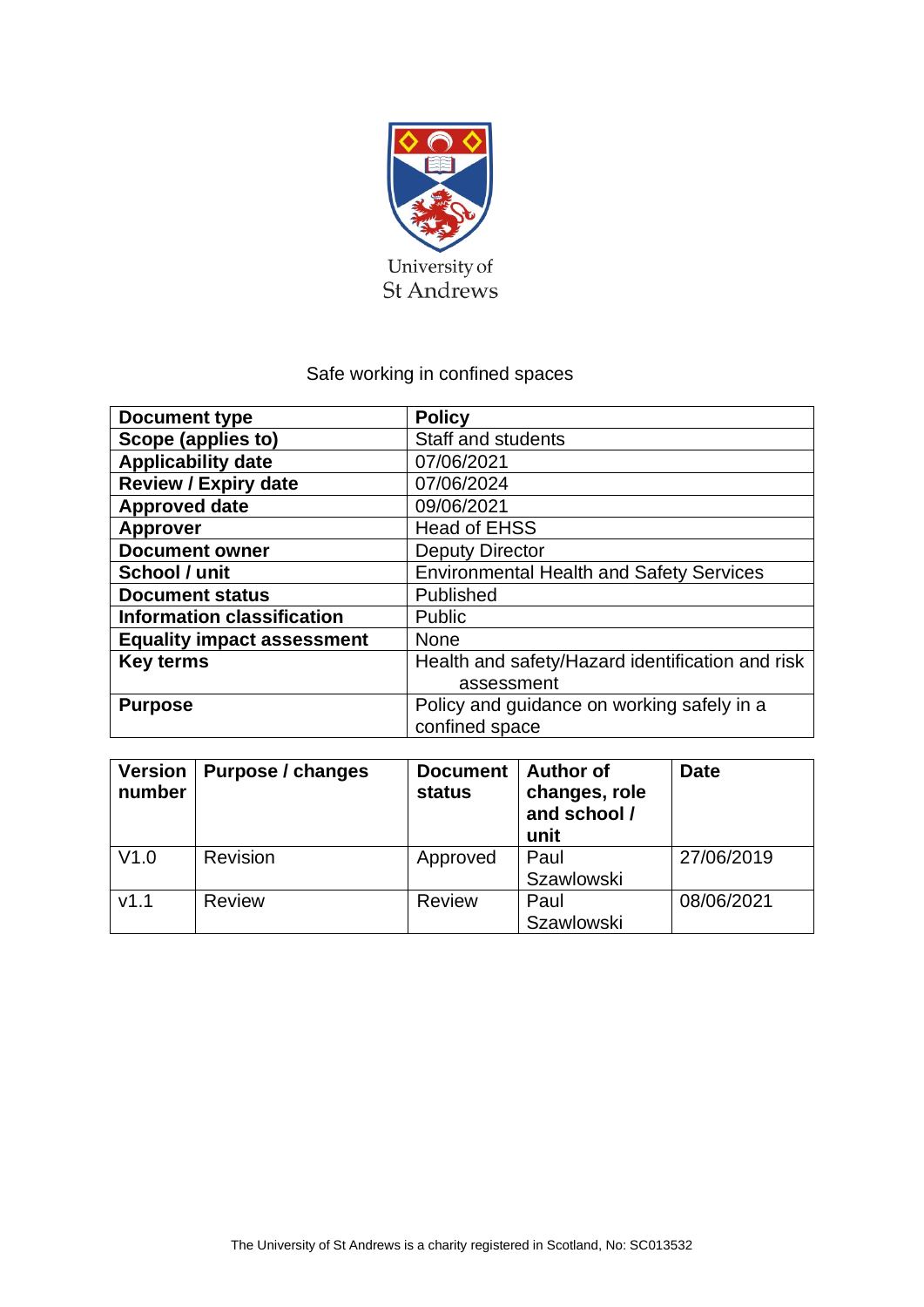# **Guidance on Work in Confined Spaces**

# **1. Introduction**

1. The following section is based on the HSE Guidance 'Safe work in confined spaces. Confined Spaces Regulations 1997' (L101) (2009).

# **2. What is a confined space?**

A 'Confined Space' is any space of an enclosed nature where there is a risk of death or serious injury from hazardous substances or dangerous conditions (e.g. lack of oxygen). It does **not** mean a restricted space eg in a small tight loft etc where there is no immediate threat to life due to toxic fumes or lack of oxygen.

Some confined spaces are fairly easy to identify, e.g. enclosures with limited openings:

- storage tanks:
- silos;
- reaction vessels:
- enclosed drains;
- sewers.

Others may be less obvious, but can be equally dangerous, for example:

- open-topped chambers;
- vats:
- combustion chambers in furnaces etc;
- ductwork:
- unventilated or poorly ventilated rooms.
- It is not possible to provide a comprehensive list of confined spaces. Some places may become confined spaces when work is carried out, or during their construction, fabrication or subsequent modification.

# **3. What are the dangers from confined spaces?**

Dangers can arise in confined spaces because of:

- 1. A lack of oxygen; This can occur:
	- o where there is a reaction between some soils and the oxygen in the atmosphere;
	- $\circ$  following the action of ground water on chalk and limestone which can produce carbon dioxide and displace normal air;
	- o in ships' holds, freight containers, lorries, etc., as a result of the cargo reacting with oxygen inside the space;
	- o inside steel tanks and vessels when rust forms.
- 2. Poisonous gas, fume or vapour.
	- o These can:
		- build-up in sewers and manholes and in pits connected to the system;
		- enter tanks or vessels from connecting pipes;
		- leak into trenches and pits in contaminated land, such as old refuse tips and old gas works.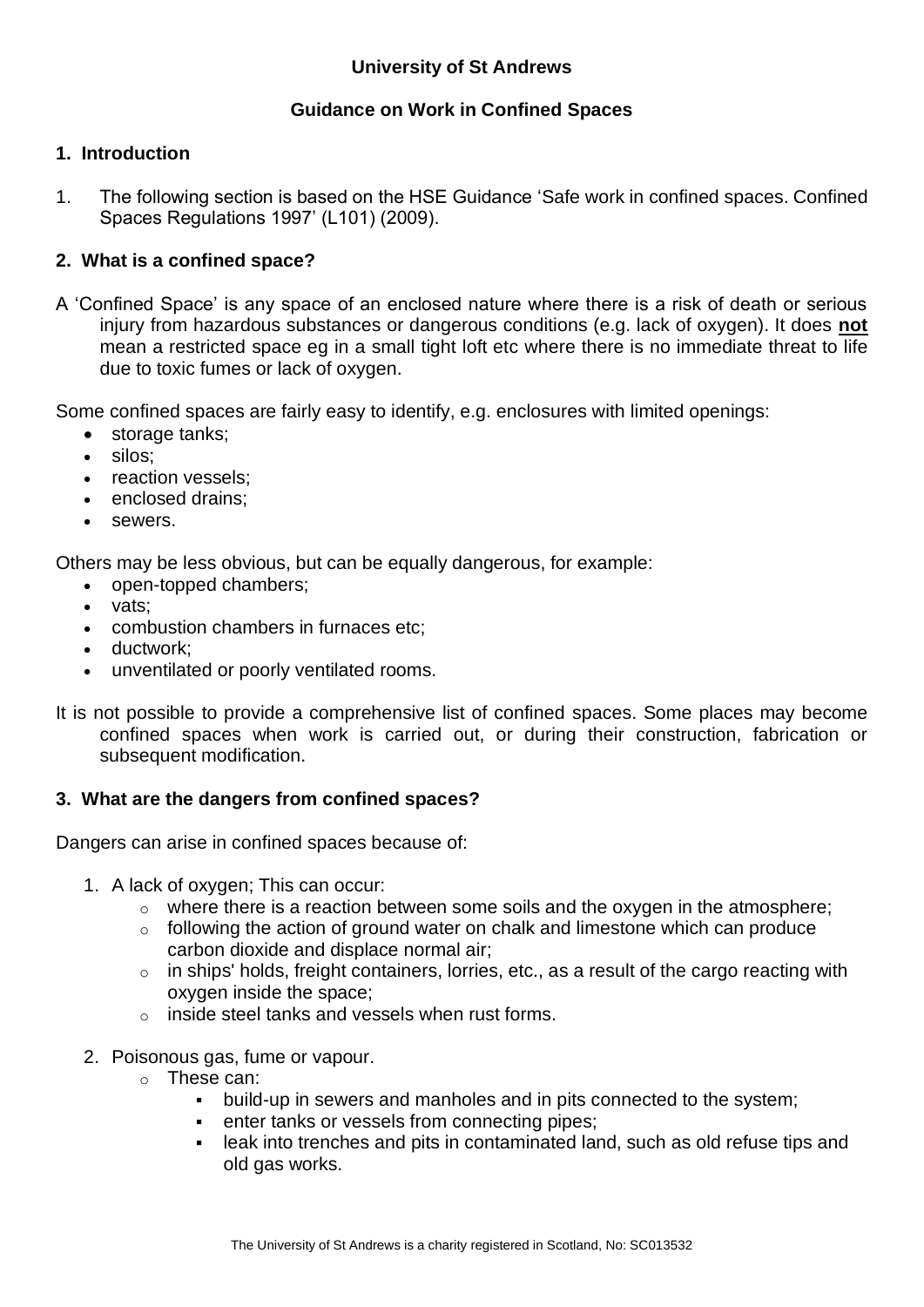- 3. Liquids and solids which can suddenly fill the space, or release gases into it, when disturbed. Free flowing solids such as grain can also partially solidify or 'bridge' in silos causing blockages which can collapse unexpectedly.
- 4. Fire and explosions (e.g. from flammable vapours, excess oxygen, etc.).
- 5. Residues left in tanks, vessels, etc., or remaining on internal surfaces which can give off gas, fume or vapour.
- 6. Dust may be present in high concentrations, e.g. in flour silos.
- 7. Hot conditions leading to a dangerous increase in body temperature.
- Some of the above conditions may already be an inherent risk of the space eg a gas tank but some may arise through the work being carried out, or because of ineffective isolation of plant nearby, e.g. leakage from a pipe connected to the confined space. The enclosure and working space may increase other dangers arising through the work being carried out, for example:
	- machinery being used may require special precautions, such as provision of dust extraction for a portable grinder, or special precautions against electric shock;
	- gas, fume or vapour can arise from welding, or by use of volatile and often flammable solvents, adhesives, etc.;
	- if access to the space is through a restricted entrance, such as manhole, escape or rescue in an emergency will be more difficult (see Emergency Procedures)

## **4. Responsibilities**

The Head of School or Unit shall ensure that:

- Use any other practicable means to undertake the work activity without anybody accessing the confined space eg using CCTV systems.
- Only trained members of staff can enter a confined space;
- A suitable and sufficient risk assessment being undertaken prior to a member of staff entering a confined space;
- All work activities in the confined space are assessed in terms of possible oxygen reduction or production of toxic gases;
- Measurements of oxygen levels and/or possible toxic being undertaken prior to entry to the confined space and that the measurements show the levels of oxygen are satisfactory or that no toxic gas is thought to be present
- A 'Permit to Work' being completed prior to entry;
- An adequate emergency evacuation plan is produced for the site which does **NOT** rely of the attendance of the Fire Service prior to entry into the confined space;
- There is continuous measurement of oxygen and possible toxic gases when staff are in the confined space

The workers shall ensure that they:

- Are suitably trained prior to entry into a confined space;
- They have read and understood the risk assessment for the entry and work in the confined space;
- That they comply with the 'Permit to Work' restrictions set;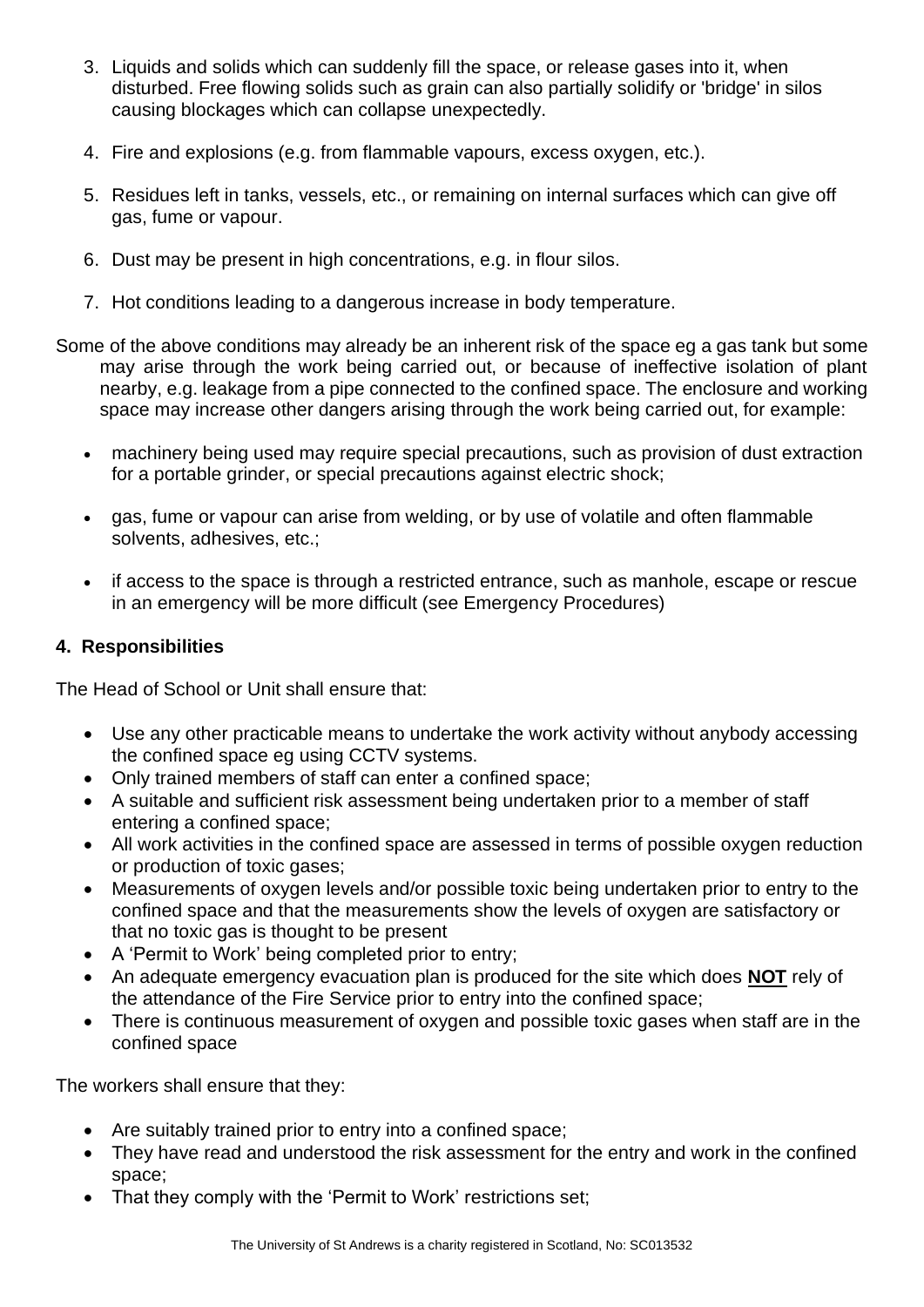- They continuously monitor oxygen and possible toxic gas levels and leave when these levels become hazardous;
- Understand the emergency evacuation plan from the confined space

Where contractors are used to access a confined space on behalf, the manager in control of the contract must get written evidence of how the contractor will comply with the above responsibilities from the company. As a 'Client' we are responsible for employing comply with the law.

# **5. What the law says**

Before any work can be carried out in a confined space, a written and suitable risk assessment must be made prior to any work being carried out in a confined space (**The Confined Spaces Regulations 1999, Regulation 3**). For work in confined spaces this means identifying the hazards present, assessing the risks and determining what precautions to take which must include how to extract a worker from the confined space in an emergency. In most cases the assessment will include consideration of:

- the task:
- the working environment;
- working materials and tools;
- the suitability of those carrying out the task;
- arrangements for emergency rescue.

The HSE leaflet entitled 5 Steps to Risk Assessment will help you further. You may need to appoint competent people to help manage the risks and ensure that employees are adequately trained and instructed. In the assessment you should also consider:

- Previous contents:
- Residues which may remove oxygen or release toxic fumes;
- Contamination with toxic materials;
- Oxygen deficiency or enrichment (which may form a fire risk);
- Physical dimensions of the space;
- Use of solvents and other cleaning materials in such a space;
- Sources of ignition:
- Ingress of substances
- If your assessment identifies risks of serious injury from work in confined spaces, such as the dangers highlighted above, the **Confined Spaces Regulations 1997** apply. These regulations contain the following key duties:
	- avoid entry to confined spaces, e.g. by doing the work from outside;
	- if entry to a confined space is unavoidable, follow a safe system of work; and
	- put in place adequate emergency arrangements before the work starts.

# **6. Avoid entering confined spaces**

You need to check if the work can be done another way so that entry or work in confined spaces is avoided. Better work-planning or a different approach can reduce the need for confined space entry.

Ask yourself if the intended work is really necessary, or could you:

• modify the confined space itself so that entry is not necessary;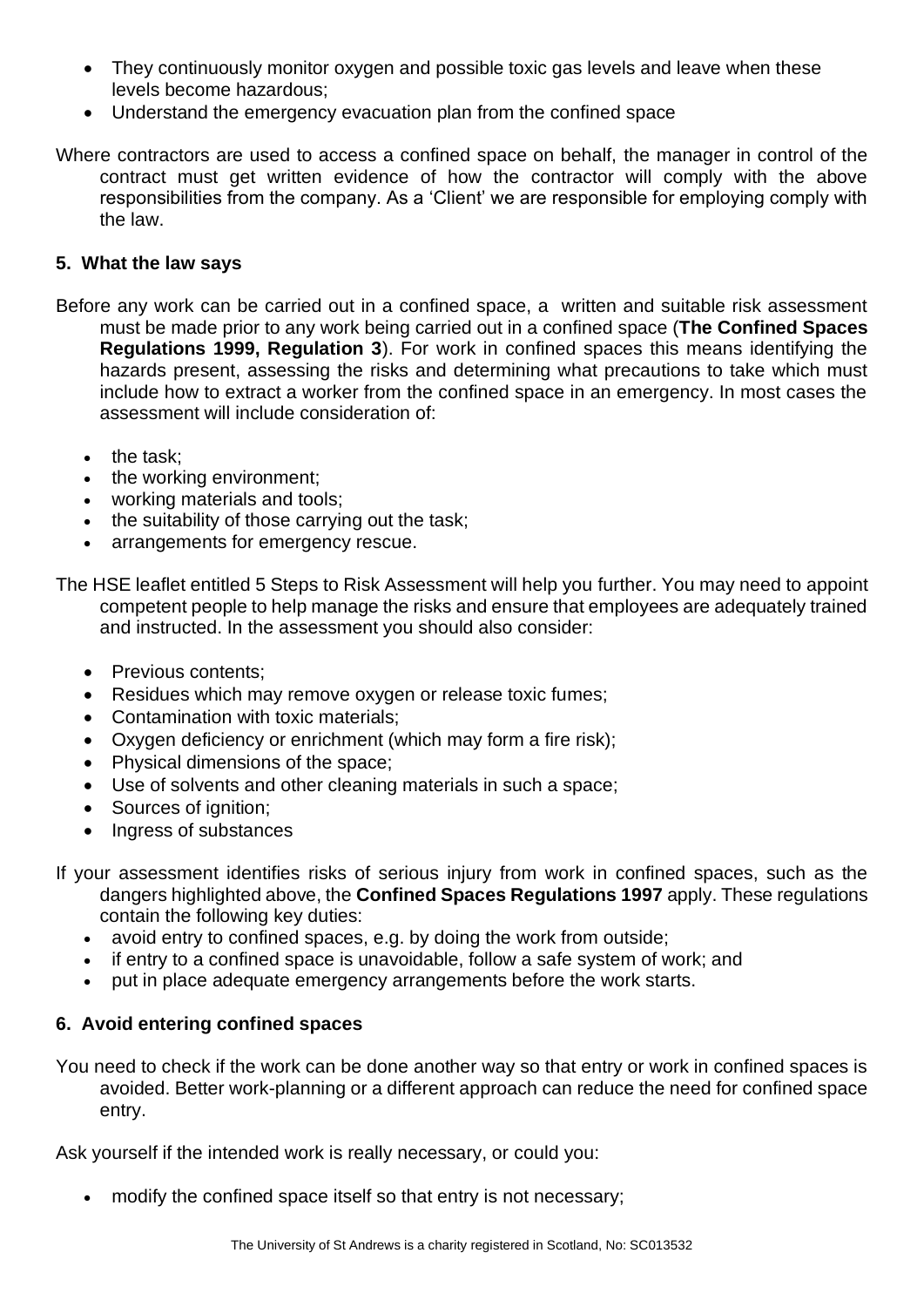- have the work done from outside, for example:
	- o blockages can be cleared in silos by use of remotely operated rotating flail devices, vibrators or air purgers;
	- o inspection, sampling and cleaning operations can often be done from outside the space using appropriate equipment and tools;
	- o remote cameras can be used for internal inspection of vessels.

## **7. Safe systems of work**

- If you cannot avoid entry into a confined space make sure you have a safe system for working inside the space.
- Use the results of your risk assessment to help identify the necessary precautions to reduce the risk of injury. These will depend on the nature of the confined space, the associated risk and the work involved.
- Make sure that the safe system of work, including the precautions identified, is developed and put into practice. Everyone involved will need to be properly trained and instructed to make sure they know what to do and how to do it safely.
- The following checklist is not intended to be exhaustive but includes many of the essential elements to help prepare a safe system of work.

#### Appointment of a Supervisor

Supervisors should be given responsibility to ensure that the necessary precautions are taken to check safety at each stage and may need to remain present while work is underway. Supervisors should be trained in managing confined spaces and be aware of the potential risks of such spaces.

#### Are persons suitable for the work?

Do they have sufficient experience of the type of work to be carried out, and what training have they received? Where risk assessment highlights exceptional constraints as a result of the physical layout, are individuals of suitable build? The competent person may need to consider other factors, e.g. concerning claustrophobia or fitness to wear breathing apparatus, and medical advice on an individual's suitability may be needed.

#### Isolation

Mechanical and electrical isolation of equipment is essential if it could otherwise operate, or be operated, inadvertently. If gas, fume or vapour could enter the confined space, physical isolation of pipework etc. needs to be made. In all cases a check should be made to ensure isolation is effective.

#### Equipment

The equipment used in the confined space must be suitable eg 'Inherently Safe' electrical systems in areas with highly flammable atmospheres or the use of 110V electrical systems to reduce the risk of electric shock in damp environments.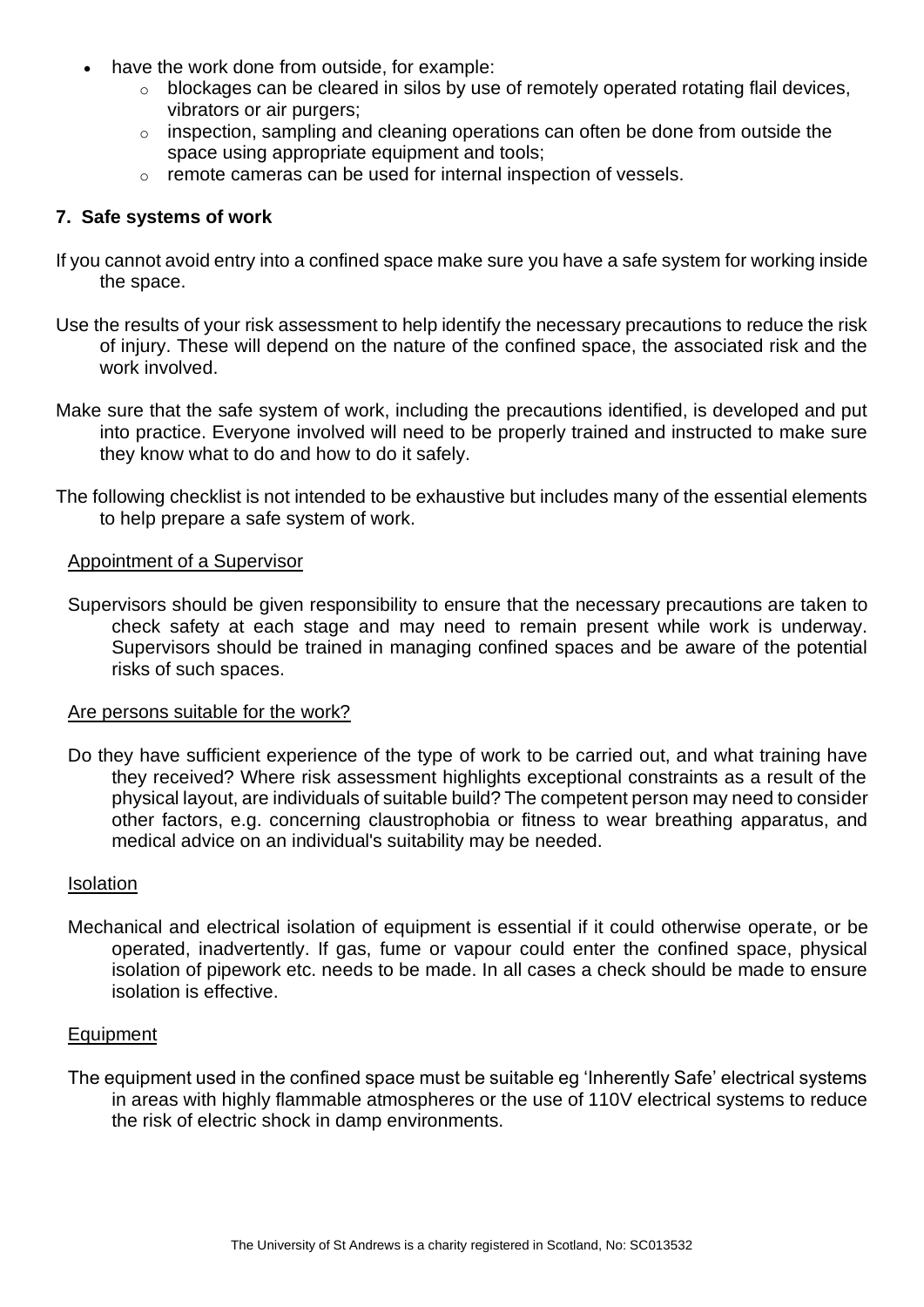#### Cleaning before entry

This may be necessary to ensure fumes do not develop from residues etc. while the work is being done.

#### Check the size of the entrance

Is it big enough to allow workers wearing all the necessary equipment to climb in and out easily, and provide ready access and egress in an emergency? For example, the size of the opening may mean choosing air-line breathing apparatus in place of self-contained equipment which is more bulky and therefore likely to restrict ready passage.

### Provision of ventilation

You may be able to increase the number of openings and therefore improve ventilation. Mechanical ventilation may be necessary to ensure an adequate supply of fresh air. This is essential where portable gas cylinders and diesel-fuelled equipment are used inside the space because of the dangers from build-up of engine exhaust.

## **Warning:** *Carbon monoxide in the exhaust from petrol-fuelled engines is so dangerous that use of such equipment in confined spaces should never be allowed.*

## Testing the air

This may be necessary to check that it is free from both toxic and flammable vapours and that it is fit to breathe. Testing should be carried out by a competent person using a suitable gas detector which is correctly calibrated. Where the risk assessment indicates that conditions may change, or as a further precaution, continuous monitoring of the air may be necessary.

## Provision of breathing apparatus

This is essential if the air inside the space cannot be made fit to breathe because of gas, fume or vapour present, or lack of oxygen. Never try to 'sweeten' the air in a confined space with oxygen as this can greatly increase the risk of a fire or explosion.

#### Preparation of emergency arrangements

This will need to cover the necessary equipment, training and practice drills.

#### Provision of rescue harnesses

Lifelines attached to harnesses should run back to a point outside the confined space.

#### **Communications**

An adequate communications system is needed to enable communication between people inside and outside the confined space and to summon help in an emergency.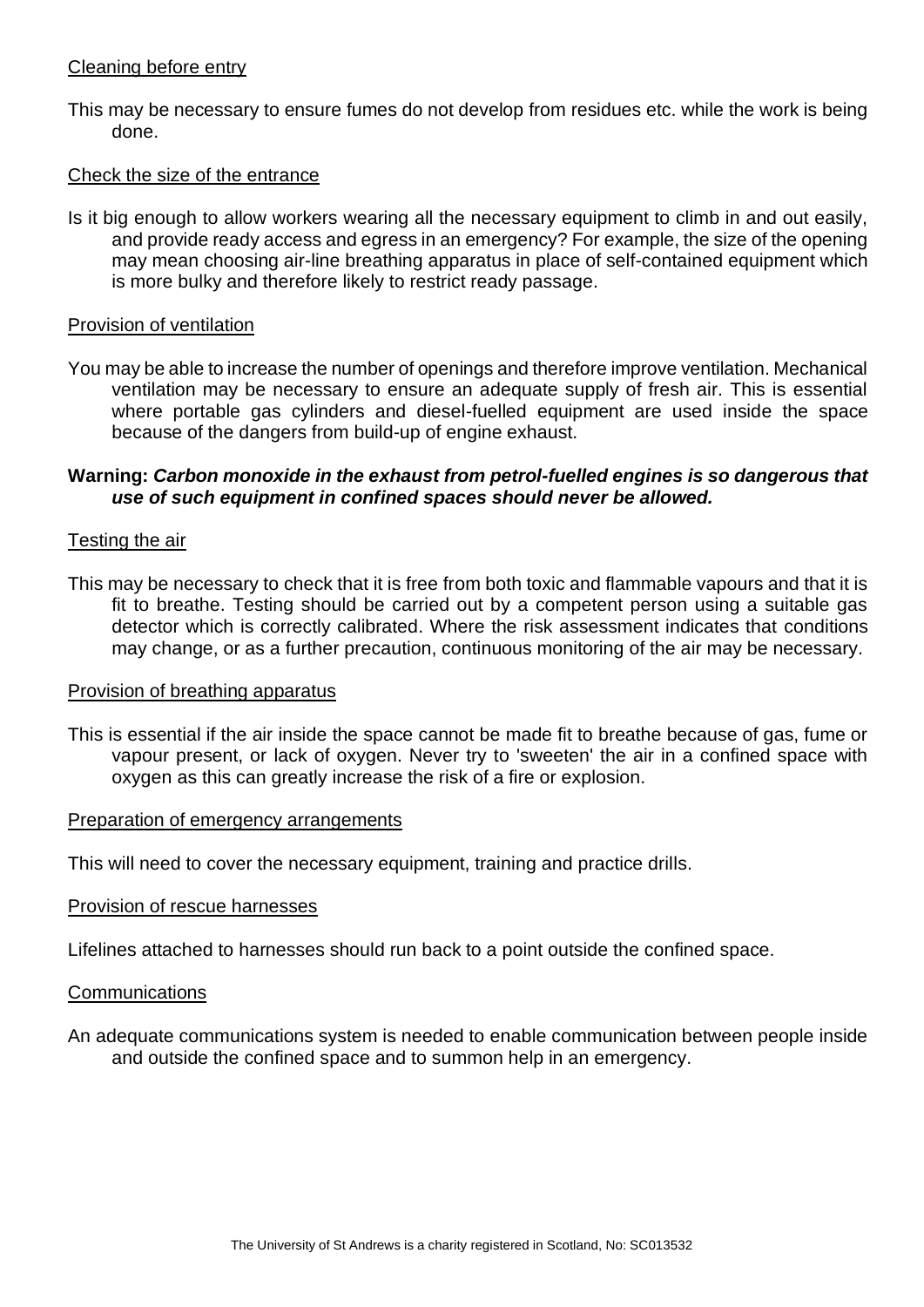## Check how the alarm is raised

Is it necessary to station someone outside to keep watch and to communicate with anyone inside, raise the alarm quickly in an emergency, and take charge of the rescue procedures? If so, the alarm messages must be easily interpreted (eg one pull on a line etc) and should be made very clear to worker entering the confined space and the emergency person standing at the entrance.

## 'Permit-to-Work'

- A permit-to-work ensures a formal check is undertaken to ensure all the elements of a safe system of work are in place before people are allowed to enter or work in the confined space. It is also a means of communication between site management, supervisors, and those carrying out the hazardous work. Essential features of a permit-to-work are:
	- clear identification of who may authorise particular jobs (and any limits to their authority) and who is responsible for specifying the necessary precautions (e.g. isolation, air testing, emergency arrangements, etc.);
	- provision for ensuring that contractors engaged to carry out work are included;
	- training and instruction in the issue of permits:
	- monitoring and auditing to ensure that the system works as intended.

The 'Permit to Work Form' in appendix 1 should be completed and signed by a 'Competent' person who has received appropriate training in confined spaces management.

#### **8. Emergency Procedures**

- When things go wrong, people may be exposed to serious and immediate danger. Effective arrangements for raising the alarm and carrying out rescue operations in an emergency are essential. All emergency egress plans **must not rely** on the attendance of the Fire Service. A robust management plan (or a plan from a contractor) must be made prior to entry into the confined space. All workers entering the confined space and those acting as rescuers on the surface must be shown this plan and fully understand it.
- Contingency plans will depend on the nature of the confined space, the risks identified and consequently the likely nature of an emergency rescue.

Emergency arrangements will depend on the risks. You should consider:

- **Communications** How can an emergency be communicated from inside the confined space to people outside so that rescue procedures can start? Don't forget night and shift work, weekends and times when the premises are closed, e.g. holidays. Also, consider what might happen and how the alarm can be raised.
- *Rescue and resuscitation equipment*  Provision of suitable rescue and resuscitation equipment will depend on the likely emergencies identified. Where such equipment is provided for use by rescuers, training in correct operation is essential.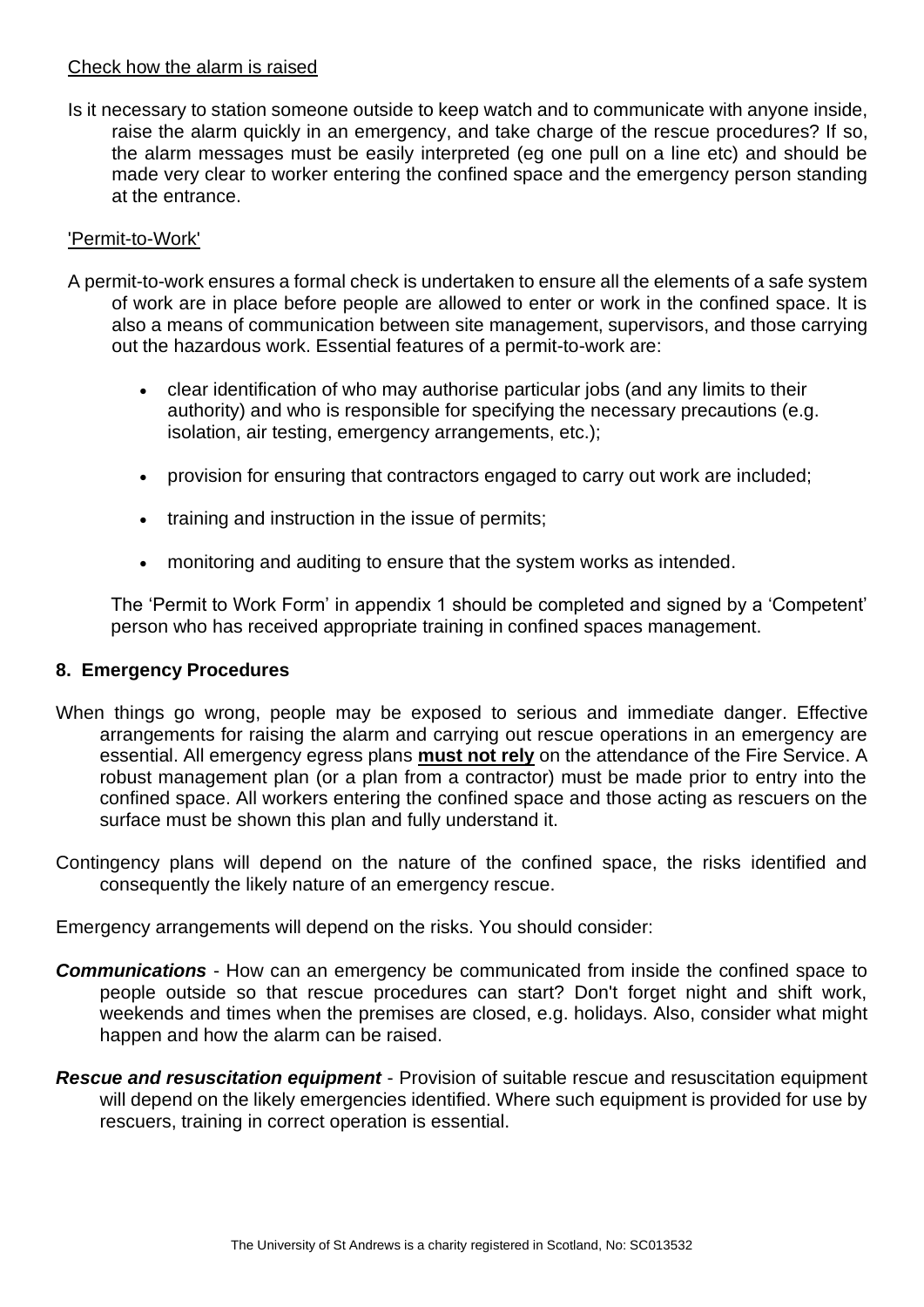*Capabilities of rescuers* - There need to be properly trained people, sufficiently fit to carry out their task, ready at hand, and capable of using any equipment provided for rescue, e.g. breathing apparatus, lifelines and fire-fighting equipment. Rescuers also need to be protected against the cause of the emergency.

## **Guidance Documents**

Approved Code of Practice (ACOP), "Safe work in confined spaces" (1997) HSC

Leaflet entitled "Safe Work in Confined Spaces" INDG258 (2005) HSE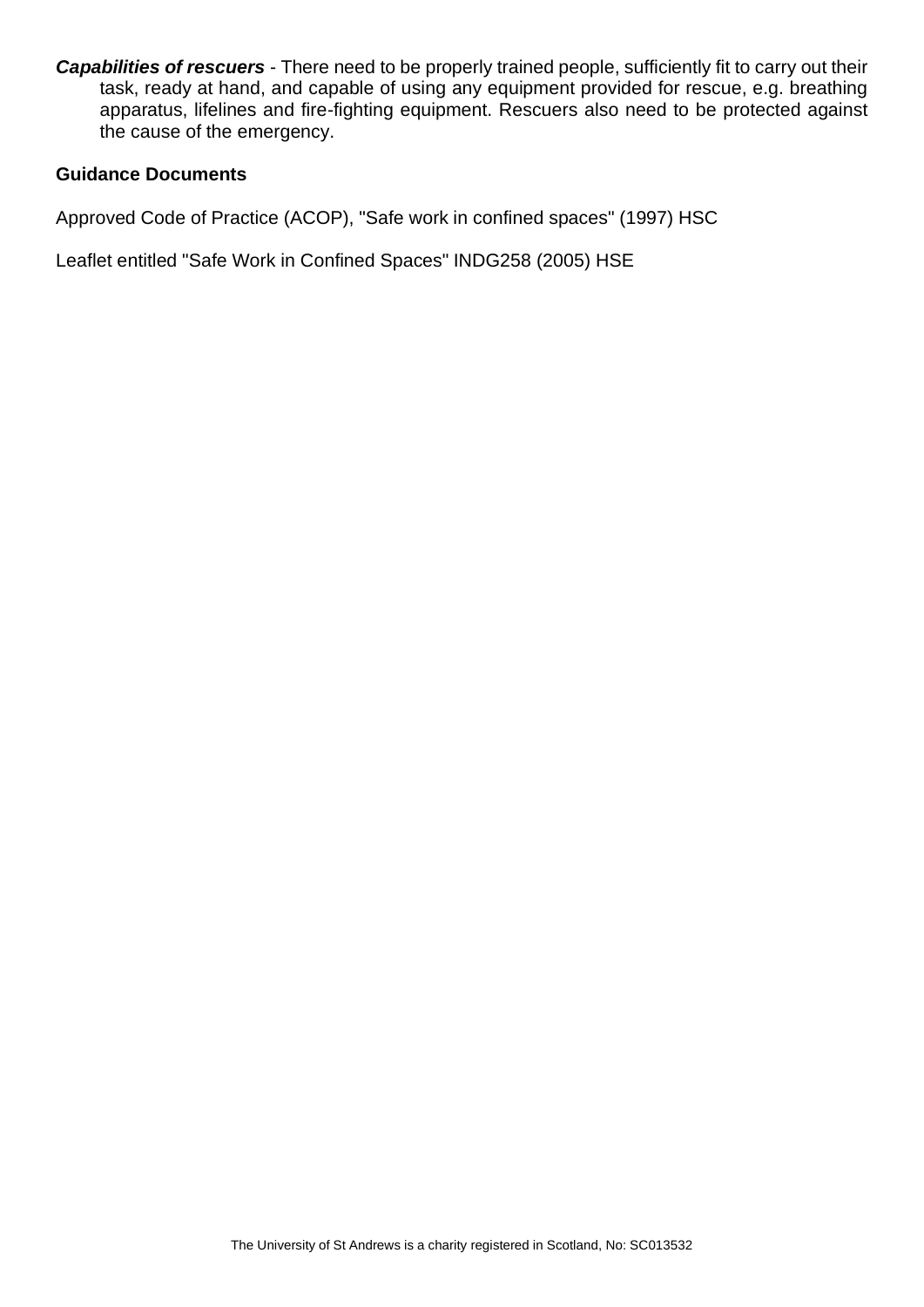## **University of St Andrews**

## **Confined Space Entry - Permit to Work**

(Chambers, tanks, pits, vessels etc)

## 1. Do you really need a permit?

(i) Is there a risk of:

(e) Drowning?

- (a) Fire of explosion?  $\blacksquare$  No  $\blacksquare$  No  $\blacksquare$ (b) An increase in body temperature?  $Yes \Box No \ [$  (c) Build up of gas. fumes or vapour?  $Yes \Box No \ [$ (c) Build up of gas, fumes or vapour? (d) Oxygen deficiency? Yes No (f) Asphyxiation by a free flowing solid?  $Yes \Box No$
- (ii) Can the objective be achieved without entry?  $Yes \Box No \Box$

2. **Location of Confined Space** Give exact details of the location of the confined space giving entry points and egress points (attach a diagram if necessary) with details of possible hazards (eg gas pipes, water pipes, sewage pipes etc)

................................................................................................................................................... ....................................................................................................................................................

## 3. General Condition

(a) What were the previous contents?

……………………………………………………………………………….

- (b) Are residues likely?
	- ……………………………………………………………………………………………….
- (c) Is there any possibility of subsequent contamination? ………………………………………………………….
- (d) Can the atmosphere become deficient or rich in oxygen? ………………………………………………………
- (e) Do the physical dimensions of the confined space give rise to any risks or special considerations?

………………………………………………………………………………….…………………………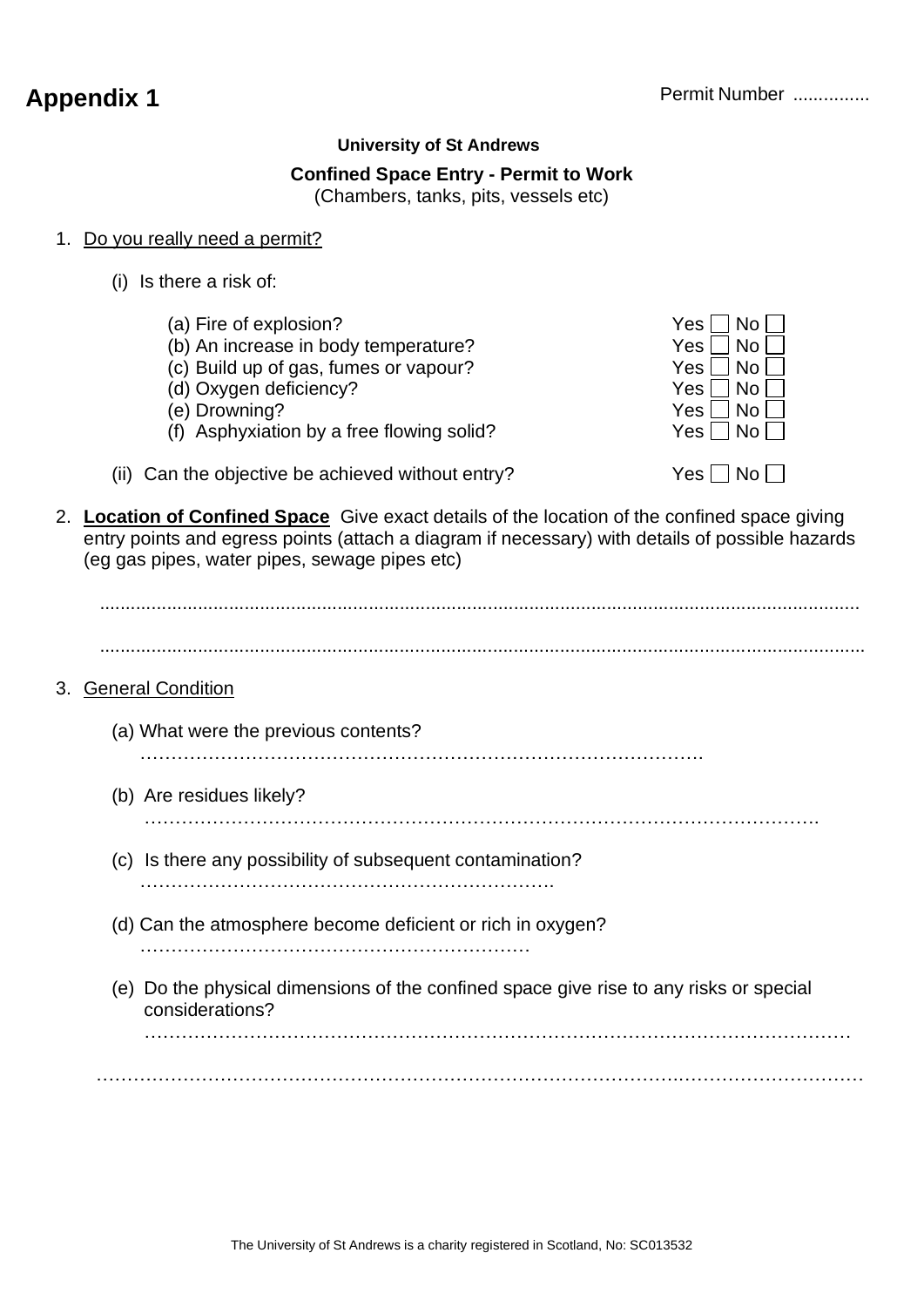| <b>Work Derived</b><br>4.                                                                        |
|--------------------------------------------------------------------------------------------------|
|                                                                                                  |
| (b) Other substances used/processes emitting                                                     |
|                                                                                                  |
| (d)                                                                                              |
| <b>Outside Derived</b><br>5.                                                                     |
| $Yes \mid No \mid \mid$<br>(a) Has the confined space been isolated / locked out of the process? |
| (b) Is there a risk of ingress of any other substances during the work?<br>$Yes \Box No \Box$    |
| <b>Emergency Rescue</b><br>6.                                                                    |
| Please describe arrangements:                                                                    |
|                                                                                                  |
|                                                                                                  |
|                                                                                                  |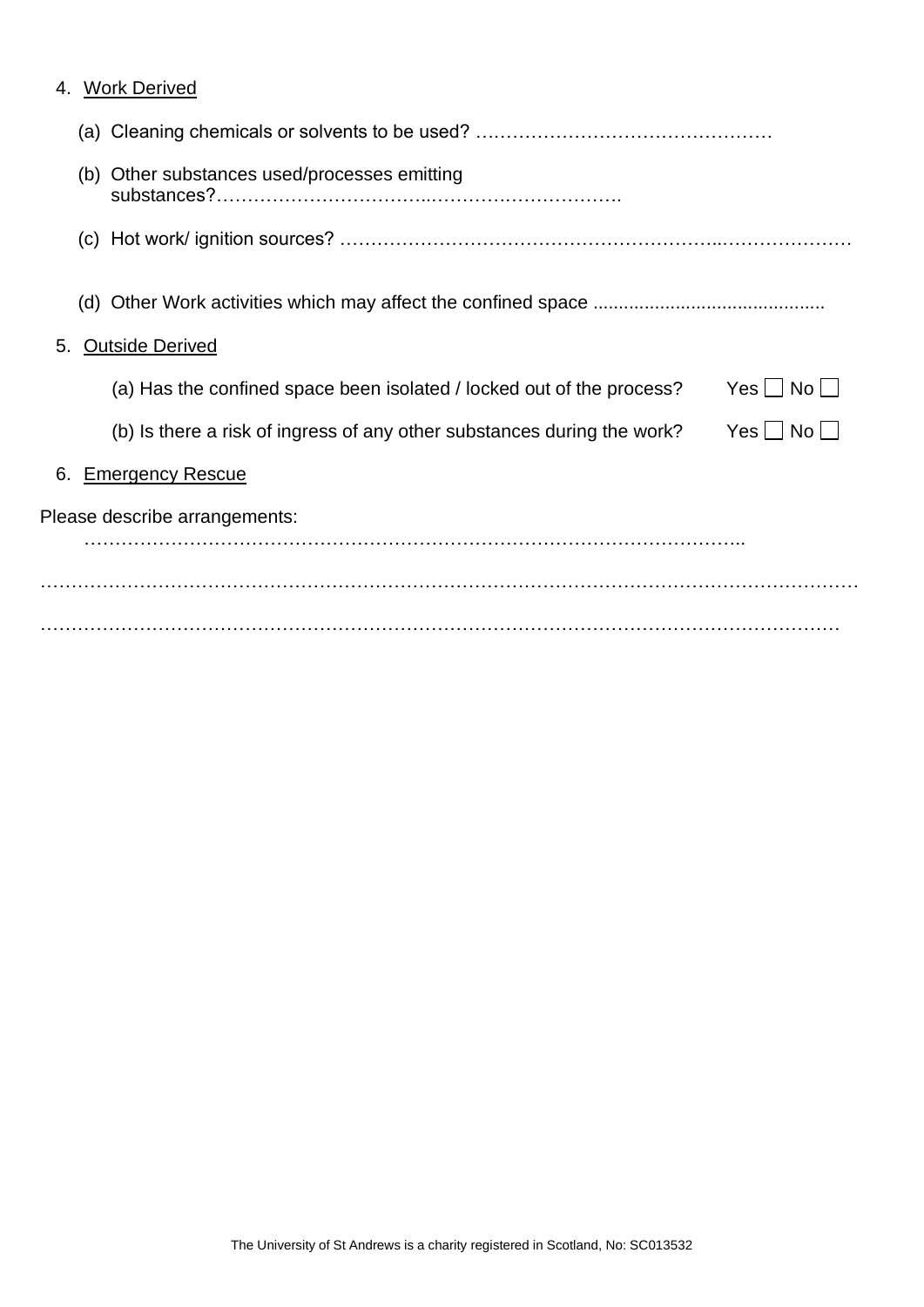# **Arrangements for Safe Working in Confined Space**

# **(NB please refer to Approved Code of Practice for guidance on standards)**

# *PLEASE DESCRIBE IN FULL ALL OF THE FOLLOWING:*

| (i)    |               |
|--------|---------------|
| (ii)   | Competency of |
| (iii)  |               |
| (iv)   |               |
| (v)    |               |
| (vi)   |               |
| (vii)  |               |
| (viii) |               |
| (ix)   |               |
| (x)    |               |
|        |               |
|        |               |
| (xi)   |               |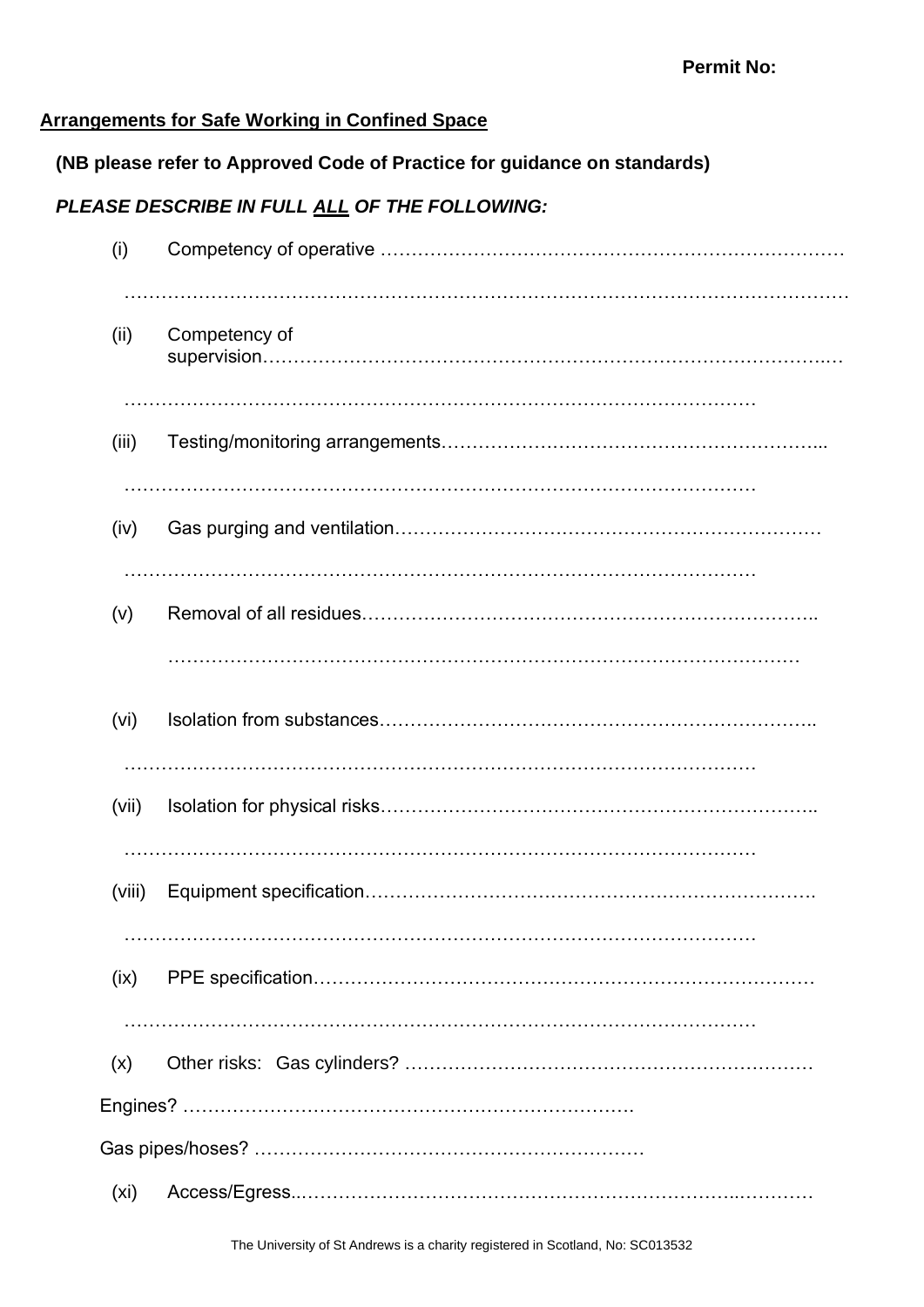|                                                                                                                                      | (xii)  |  |  |  |  |
|--------------------------------------------------------------------------------------------------------------------------------------|--------|--|--|--|--|
|                                                                                                                                      | (xiii) |  |  |  |  |
|                                                                                                                                      | (xiv)  |  |  |  |  |
|                                                                                                                                      | (xv)   |  |  |  |  |
|                                                                                                                                      | (xvi)  |  |  |  |  |
|                                                                                                                                      |        |  |  |  |  |
|                                                                                                                                      |        |  |  |  |  |
| This 'Confined Space' has been deemed to be accessible given the above information and<br>appropriate emergency procedures described |        |  |  |  |  |
| Permit issued by                                                                                                                     |        |  |  |  |  |
|                                                                                                                                      |        |  |  |  |  |
| Permit <b>Revoked</b> by                                                                                                             |        |  |  |  |  |
|                                                                                                                                      |        |  |  |  |  |